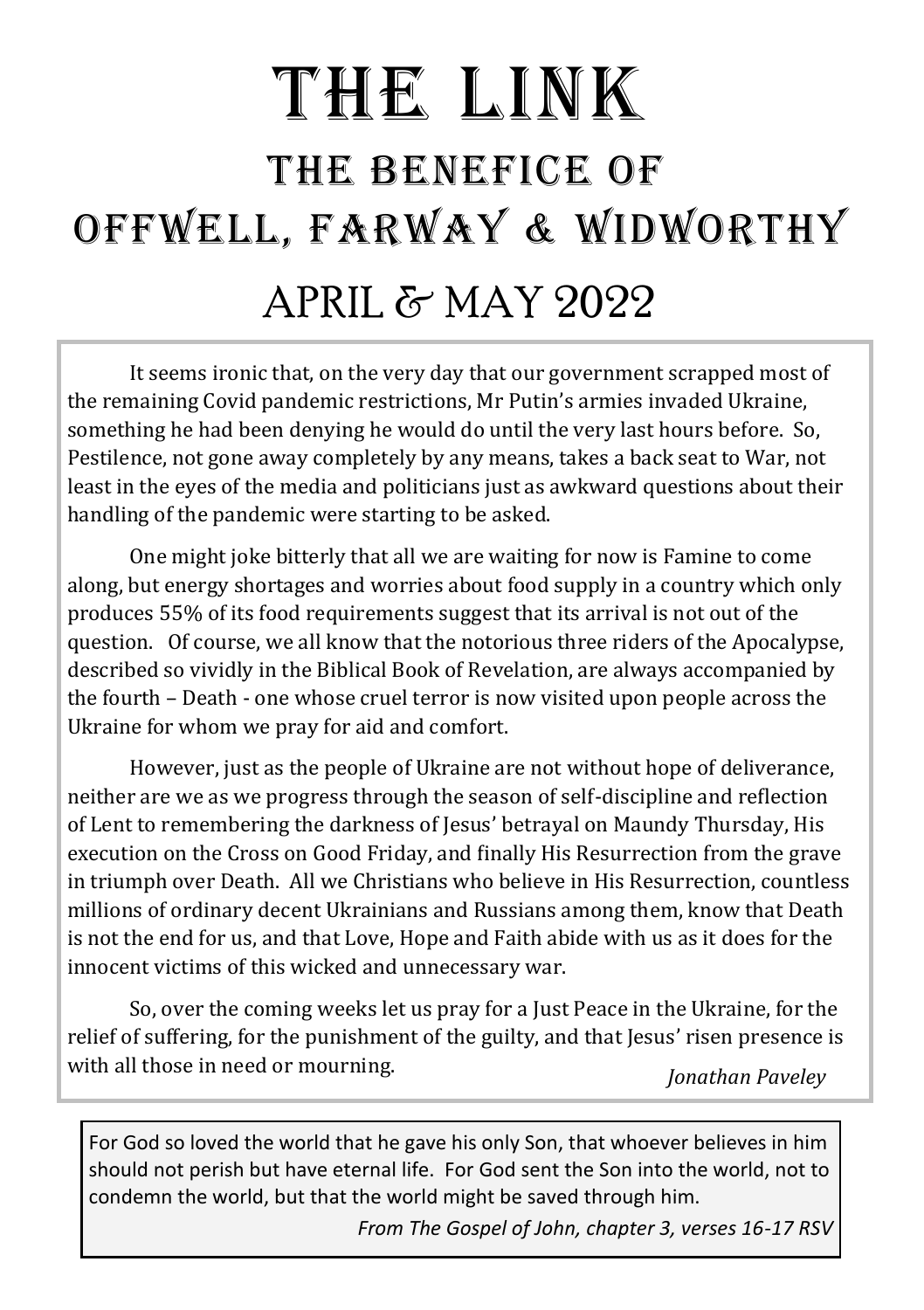## **APRIL**

|                               | St. Mary's $-$<br><b>OFFWELL</b> | St. Michael &<br>All Angels $\sim$<br><b>FARWAY</b> | St. Cuthbert's -<br><b>WIDWORTHY</b> |
|-------------------------------|----------------------------------|-----------------------------------------------------|--------------------------------------|
| April 3rd<br>Passion Sunday   | $9:30$ am<br>Holy Communion      |                                                     | 9:30am Family Service                |
| April 10th<br>Palm Sunday     |                                  |                                                     | 9:30am Family Service                |
| April 14th<br>Maundy Thursday |                                  |                                                     | 6:00 <sub>pm</sub><br>Holy Communion |
| April 15th<br>Good Friday     | 11.00am<br>Foot of The Cross     |                                                     |                                      |
| April 17th<br>Easter Day      | $9:30$ am<br>Holy Communion      | 11:15am<br><b>Holy Communion</b>                    | 9:30am<br>Holy Communion             |
| April 24th                    | 5:00pm BCP Evensong              |                                                     |                                      |

| <b>BIBLE READINGS</b>              |                                                         |                          |                              |                       |
|------------------------------------|---------------------------------------------------------|--------------------------|------------------------------|-----------------------|
| April 3rd<br><b>Passion Sunday</b> | Philippians<br>Isiah 43:16-21<br>Psalm 126<br>$3:4b-14$ |                          | John 12:1-8                  |                       |
| April 10th<br><b>Palm Sunday</b>   | Isaiah 50:4-9a                                          | Psalm 118:<br>1-2,19-29  | Philippians<br>$2:5-11$      | Luke 19:28-40         |
| April 15th<br><b>Good Friday</b>   | Isaiah<br>52:13 to 53:12                                | Psalm 22                 | <b>Hebrews</b><br>10:16-25   | John<br>18:1 to 19:42 |
| April 17th<br><b>Easter Day</b>    | Acts 10:34-43                                           | Psalm 118:<br>1-2, 14-24 | 1 Corinthians<br>$15:1 - 11$ | John 20:1-18          |
| April 24th                         | Acts 5:27-32                                            | Psalm 118:14-29          | Revelation 1:4-8             | John 20:19-31         |

#### FARWAY METHODIST CHURCH SERVICES

|            | APRIL 3rd 11am<br>Conducted by Mr D. Bradford          |                                     |  |  |
|------------|--------------------------------------------------------|-------------------------------------|--|--|
|            | 10 <sup>th</sup> 3 <sub>pm</sub>                       | Conducted by Revd. Ben Haslam       |  |  |
|            | 15th 7pm Good Friday Conducted by Revd. Ben Haslam     |                                     |  |  |
|            |                                                        | Followed by Refreshments            |  |  |
|            | 17th 3pm Easter Day Conducted by Revd. B Mosedale H.C. |                                     |  |  |
|            | 24th 3pm                                               | Conducted by Revd. S Mosedale       |  |  |
| <b>MAY</b> | 1 <sup>st</sup> 11am                                   | Local Arrangements with ourselves   |  |  |
|            | 8th 3pm                                                | Conducted by Prof. Stephen Lea      |  |  |
|            | 15th 11am                                              | Conducted by Deacon Geoff Tamblin   |  |  |
|            | 22nd 3pm                                               | Conducted by Revd. Ben Haslam. H.C. |  |  |
|            | 29th 11am                                              | Local Arrangements with ourselves   |  |  |

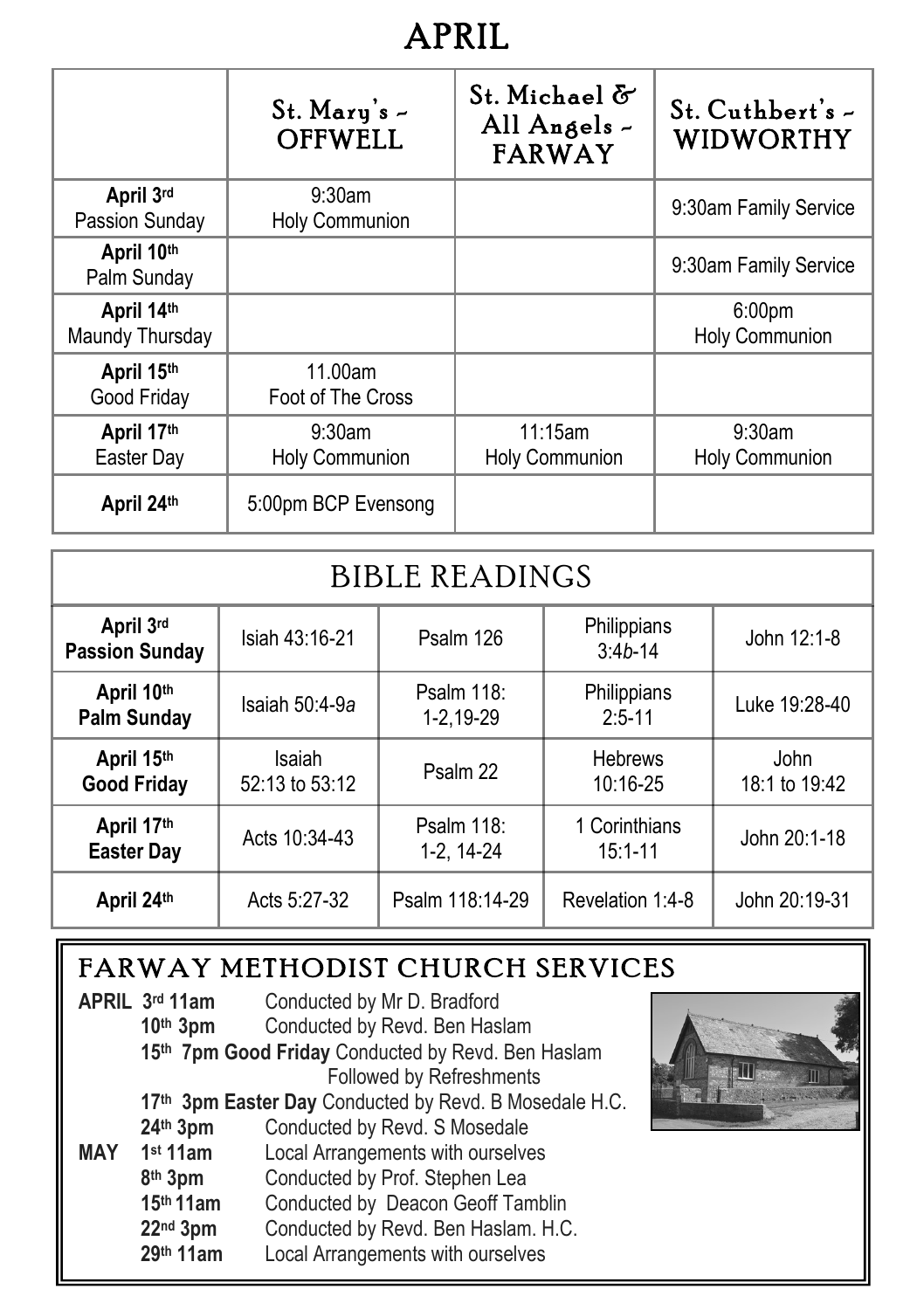### **MAY**

|                     | $St.$ Mary's $\sim$<br><b>OFFWELL</b> | St. Michael &<br>All Angels -<br><b>FARWAY</b>              | $St.$ Cuthbert's $-$<br><b>WIDWORTHY</b> |
|---------------------|---------------------------------------|-------------------------------------------------------------|------------------------------------------|
| May 1 <sup>st</sup> | 9:30am Holy Communion                 |                                                             | 9:30am Family Service                    |
| May 8th             |                                       |                                                             | 9:30am Family Service                    |
| May 15th            | 10:15am Family Service                | 11:15am<br><b>Holy Communion</b>                            | 9:30am Holy Communion                    |
| May 22nd            | 5:00pm BCP Evensong                   | Rogation Service & tea<br>- details on back page            | 9:30am Family Service                    |
| May 29th            |                                       | 10:30am Benefice Holy Communion at St. Mary's - All welcome |                                          |
| June 5th            | 9:30am Holy Communion                 |                                                             | 9:30am Family Service                    |

Note: BCP is The Book of Common Prayer

| <b>BIBLE READINGS</b>        |                   |                         |                                       |                             |
|------------------------------|-------------------|-------------------------|---------------------------------------|-----------------------------|
| May 1st                      | Acts 9:1-6 (7-10) | Psalm 30                | Revelation<br>$5:11 - 14$             | John 21:1-19                |
| May 8th                      | Acts 9:36-43      | Psalm 23                | Revelation 7:9-17                     | John 10:22-30               |
| May 15th                     | Acts 11:1-18      | Psalm 148               | Revelation 21:1-6                     | John 13:31-35               |
| May 22nd                     | Acts 16:9-15      | Psalm 67                | Revelation<br>$21:10, 22 - 22:5$      | John 14:23-29               |
| May 29th                     | Acts 16:16-34     | Psalm 97                | Revelation 22:<br>12-14, 16-17, 20-21 | John 17:20-26               |
| June 5th<br><b>Pentecost</b> | Acts 2:1-21       | Psalm 104:<br>24-34,35b | Romans 8:14-17                        | John $14$ :<br>8-17 (25-27) |

| <b>BENEFICE CHURCHWARDENS</b> |             |  |  |
|-------------------------------|-------------|--|--|
| <b>FARWAY</b>                 |             |  |  |
| Tara Huffman                  | 01404871372 |  |  |
| OFFWELL                       |             |  |  |
| Jonathan Paveley              | 01404831450 |  |  |
| Marion Hutchinson             | 01404830055 |  |  |
| WIDWORTHY                     |             |  |  |
| Mim Prins                     | 01404831688 |  |  |
| Mary Wakelev                  | 01404831345 |  |  |

www.farwaydevon.org.uk

www.offwell.org

www.widworthyparishcouncil.co.uk

www.achurchnearyou.com

www.explorechurches.org